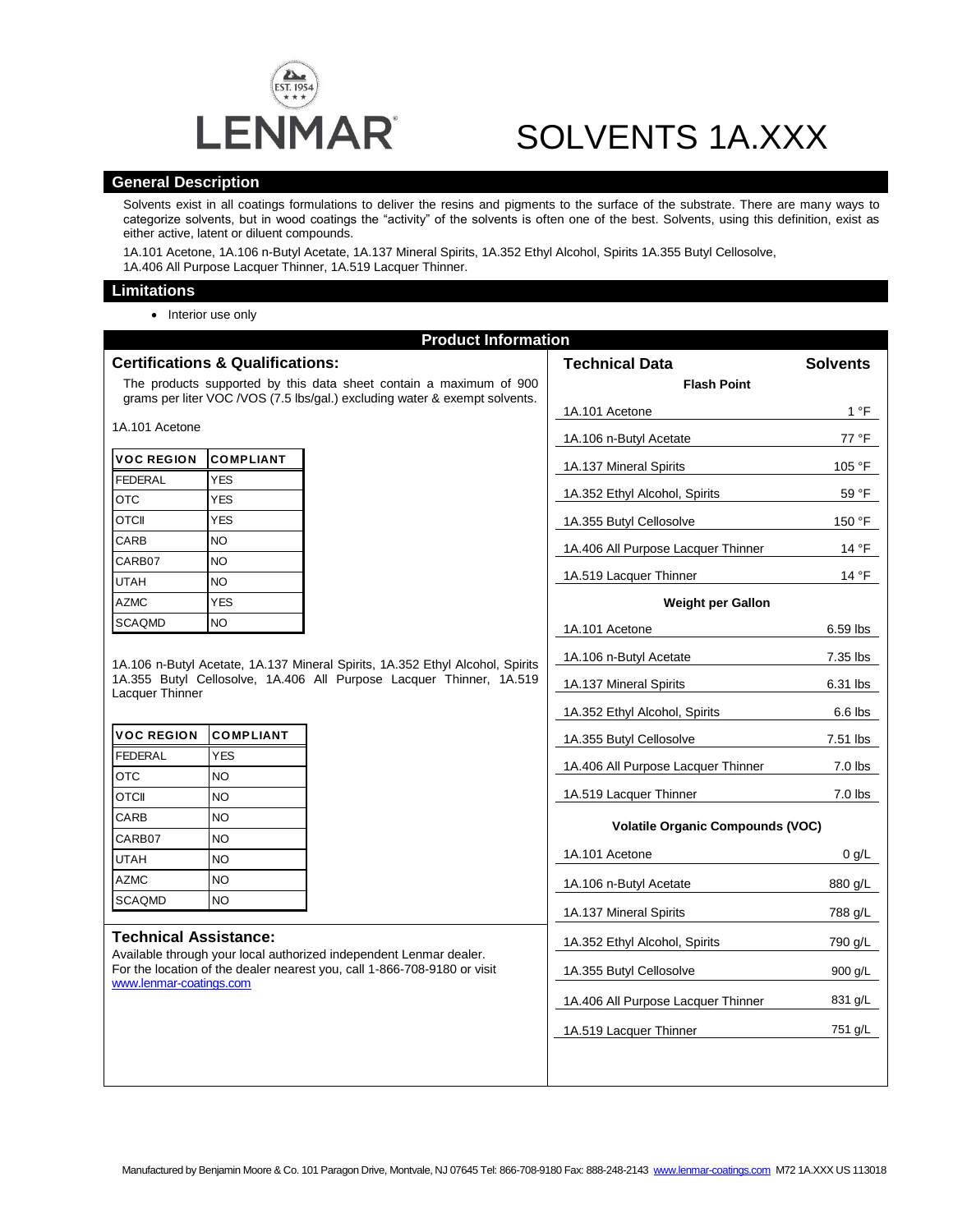**WARNING!** If you scrape, sand or remove old paint, you may release lead dust. **LEAD IS TOXIC. EXPOSURE TO LEAD DUST CAN CAUSE SERIOUS ILLNESS, SUCH AS BRAIN DAMAGE, ESPECIALLY IN CHILDREN. PREGNANT WOMEN SHOULD ALSO AVOID EXPOSURE. Wear a NIOSH-**approved respirator to control lead exposure. Carefully clean up with a HEPA vacuum and a wet mop. Before you start, find out how to protect yourself and your family by contacting the National Lead Information Hotline at 1-800-424-LEAD or log on to [www.epa.gov/lead.](http://www.epa.gov/lead)

#### **These products are recommended for interior use only.**

Solvents exist in all coatings formulations to deliver the resins and pigments to the surface of the substrate. There are many ways to categorize solvents, but in wood coatings the "activity" of the solvents is often one of the best. Solvents, using this definition, exist as either active, latent or diluent compounds.

Active solvents are solvents which can dissolve the resins used in filmforming. For lacquer products, all ketones and acetates are active. The relative evaporation rates of solvents will determine their overall effect on the coating. Acetone is a very fast solvent, and will accelerate the cure of the coating. It is also delisted as a VOC, so can be added without altering the VOC level of coatings. Butyl Acetate is a mid-range solvent and can be used to simply thin a coating without affecting the overall cure of the coating. PM Acetate and Butyl Cellosolve (also known as EB Glycol Ether Acetate) are both slow evaporating solvents and act as retarders in coatings.

Latent solvents are solvents which, by themselves, are not active, but when placed in a system with active solvents, may increase the total solubility of the system for the resins. (They make active solvents more efficient.) Alcohols are active for conversion varnishes, but latent for nitrocellulose coatings. Xylene is latent for varnishes, and diluent for lacquer products. Addition of these solvents in the proper systems will also act as thinners and retarders without adverse effect to the film forming resins.

Diluent solvents are solvents which have no effect on the solubility of the resins at all. Naphtha and Mineral Spirits are diluents. They may be used to reduce or retard alkyd or oil-based stains, as they do not adversely affect the resins in those pigmented systems. Other solvents added to these stain systems may make settling worse or hurt the color stability because of their "activity". For lacquer systems, mineral spirits can be especially dangerous. It is a very slow solvent and can get trapped in nitrocellulose systems creating blushing and blooming problems.

Standard additions for all products when adding pure solvents are from 3-10%, and should be added in small increments of  $2 - 3$  ounces until the desired change or effect is achieved. (Butyl Cellosolve should not be added at levels above 5% without previous approval from technical service.) Make every effort to keep additions of solvent to a minimum. All products are formulated to achieve a certain balance. Each addition of solvents can affect that balance.

Never assume that all manufacturers and their finishes are the same. Test all additions on sample pieces before beginning or continuing application.

#### **General Recommendations**

- 1. Solvents should be treated as an "Add only when needed" item.
- 2. Add in at 2-3 ounces at a time, and no more than 10 percent, unless otherwise noted.
- 3. Too much solvent added, or the wrong solvent added, can result in a major shift in product performance. Always add with care and test all products before application on final substrate.
- All solvent additions will raise the VOC levels of a product (even waterbornes) and care should be taken to remain in compliance with local, state and federal regulations.

### **Clean Up**

USE COMPLETELY OR DISPOSE OF PROPERLY.

This product contains organic solvents which may cause adverse effects to the environment if handled improperly. Emptied containers may retain product residue. Follow label warnings even after container is emptied. Residual vapors may explode on ignition; do not cut, drill, grind or weld on or near the container.

Disposal of wastes containing either organic solvents or free-liquids in landfills is prohibited. **Local disposal requirements vary; consult your sanitation department or state-designated environmental agency for local disposal options.** 

# **Environmental Health & Safety Information 1A.101 Acetone:**

#### **DANGER!**

**Causes serious eye irritation May cause drowsiness or dizziness Highly flammable liquid and vapor**

**Prevention:** Wash face, hands and any exposed skin thoroughly after handling. Avoid breathing dust/fume/gas/mist/vapors/spray. Use only outdoors or in a well-ventilated area. Keep away from heat, hot surfaces, sparks, open flames and other ignition sources. No smoking. Keep container tightly closed. Ground/ bond container and receiving equipment. Use explosion-proof electrical/ ventilating/ lighting/ equipment. Use only non-sparking tools. Take precautionary measures against static discharge. Wear protective gloves/protective clothing/eye protection/face protection. Keep cool.

**Response:** IF IN EYES: Rinse cautiously with water for several minutes. Remove contact lenses, if present and easy to do. Continue rinsing. If eye irritation persists: Get medical<br>advice/attention. IF ON SKIN (or hair): Remove/Take off IF ON SKIN (or hair): Remove/Take off immediately all contaminated clothing. Rinse skin with water/shower. IF INHALED: Remove victim to fresh air and keep at rest in a position comfortable for breathing. Call a POISON CENTER or doctor/physician if you feel unwell. In case of fire: Use CO2, dry chemical, or foam for extinction.

**Storage:** Store in a well-ventilated place. Keep container tightly closed. Store locked up.

**Disposal:** Dispose of contents /container to an approved waste disposal plant.



### **KEEP OUT OF REACH OF CHILDREN**

READ ALL DIRECTIONS BEFORE USE. UNDERSTAND **ALL** DANGERS WITH THIS PRODUCT PRIOR TO USE.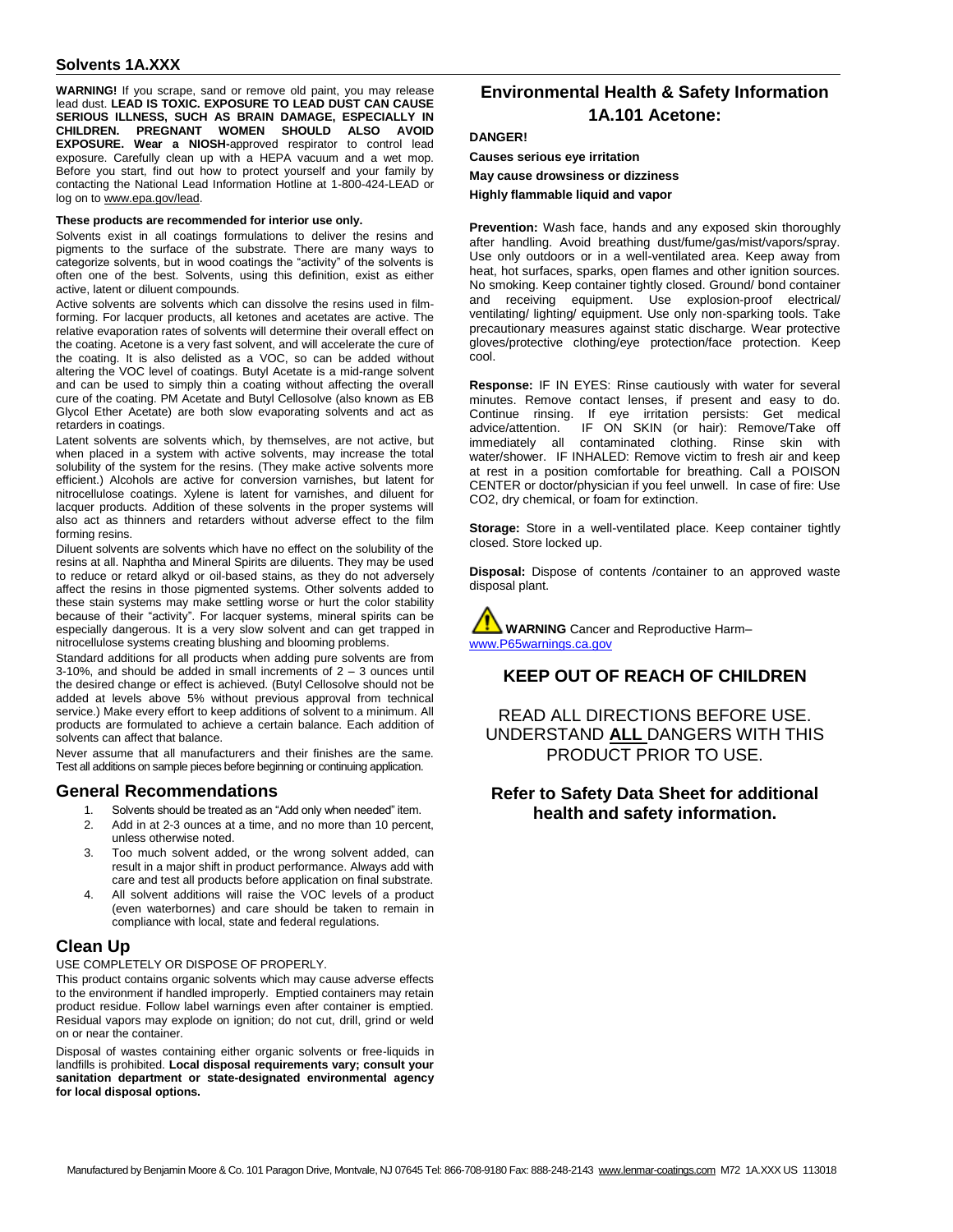# **Environmental Health & Safety Information 1A.106 n-Butyl Acetate:**

**DANGER!**

**May cause drowsiness or dizziness Highly flammable liquid and vapor** 

**Prevention:** Avoid breathing dust/fume/gas/mist/vapors/spray. Use only outdoors or in a well-ventilated area. Keep away from heat, hot surfaces, sparks, open flames and other ignition sources. No smoking. Keep container tightly closed. Ground/bond container and receiving equipment. Use explosion-proof electrical/ ventilating/ lighting/equipment. Use only non-sparking tools. Take precautionary measures against static discharge. Wear protective gloves /protective clothing/eye protection/face protection. Keep cool.

**Response:** IF ON SKIN (or hair): Remove/Take off immediately all contaminated clothing. Rinse skin with water/shower. IF INHALED: Remove victim to fresh air and keep at rest in a position comfortable for breathing. Call a POISON CENTER or doctor/physician if you feel unwell. In case of fire: Use CO2, dry chemical, or foam for extinction.

**Storage:** Store in a well-ventilated place. Keep container tightly closed. Store locked up.

**Disposal:** Dispose of contents /container to an approved waste disposal plant.

**WARNING** Cancer and Reproductive Harm– [www.P65warnings.ca.gov](http://www.p65warnings.ca.gov/)

# **KEEP OUT OF REACH OF CHILDREN**

READ ALL DIRECTIONS BEFORE USE. UNDERSTAND **ALL** DANGERS WITH THIS PRODUCT PRIOR TO USE.

# **Refer to Safety Data Sheet for additional health and safety information.**

# **Environmental Health & Safety Information 1A.137 Mineral Spirits:**

#### **DANGER!**

**Causes skin irritation**

**May cause cancer**

**May cause drowsiness or dizziness**

**Causes damage to organs through prolonged or repeated exposure**

**May be fatal if swallowed and enters airways** 

#### **Flammable liquid and vapor**

**Prevention:** Obtain special instructions before use. Do not handle until all safety precautions have been read and understood. Use personal protective equipment as required. Wash face, hands and any exposed skin thoroughly after handling. Do not breathe dust/fume/gas/mist/vapors/spray. Do not eat, drink or smoke when using this product. Use only outdoors or in a well-ventilated area. Keep away from heat, hot surfaces, sparks, open flames and other ignition sources. No smoking. Keep container tightly closed. Ground/bond container and receiving equipment. Use explosionproof electrical/ventilating/lighting/ equipment. Use only nonsparking tools. Take precautionary measures against static discharge. Keep cool.

**Response:** IF exposed or concerned: Get medical advice/attention. If skin irritation occurs: Get medical advice/attention. IF ON SKIN (or hair): Remove/Take off immediately all contaminated clothing. Rinse skin with water/ shower. Wash contaminated clothing before reuse. IF INHALED: Remove victim to fresh air and keep at rest in a position comfortable for breathing. IF SWALLOWED: Immediately call a POISON CENTER or doctor/physician. Do NOT induce vomiting. In case of fire: Use CO2, dry chemical, or foam for extinction.

**Storage:** Store in a well-ventilated place. Keep container tightly closed. Store locked up.

**Disposal:** Dispose of contents /container to an approved waste disposal plant.

**WARNING** Cancer and Reproductive Harm– [www.P65warnings.ca.gov](http://www.p65warnings.ca.gov/)

# **KEEP OUT OF REACH OF CHILDREN**

READ ALL DIRECTIONS BEFORE USE. UNDERSTAND **ALL** DANGERS WITH THIS PRODUCT PRIOR TO USE.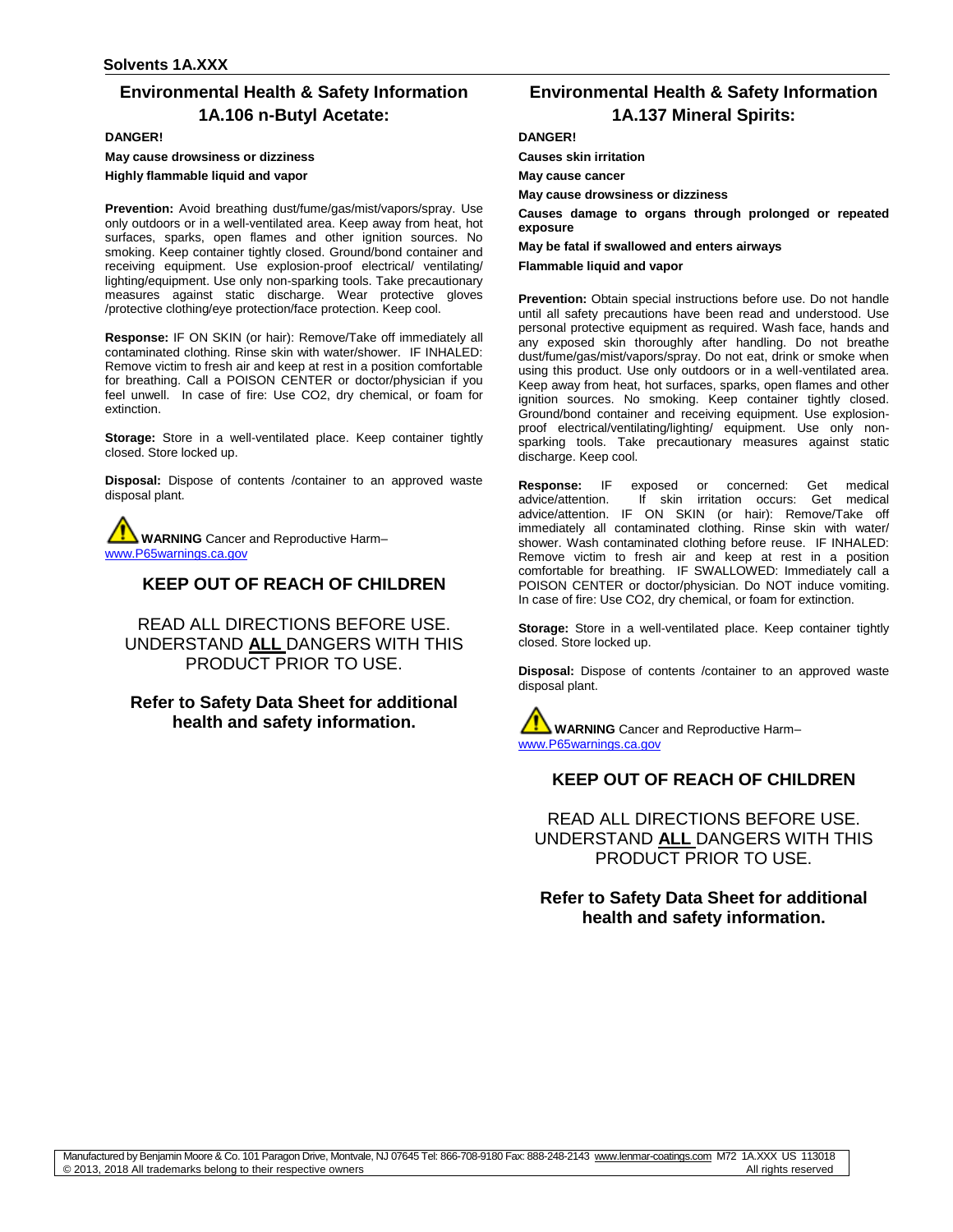# **Environmental Health & Safety Information 1A.352 Ethyl Alcohol**

#### **DANGER!**

**Harmful in contact with skin**

**Causes serious eye irritation** 

**Highly flammable liquid and vapor** 

Prevention: Wear protective gloves/protective clothing/eye protection/face protection. Wash face, hands and any exposed skin thoroughly after handling. Keep away from heat, hot surfaces, sparks, open flames and other ignition sources. No smoking. Keep container tightly closed. Ground/bond container and receiving equipment. Use explosion-proof electrical/ ventilating/ lighting/ equipment. Use only non-sparking tools. Take precautionary measures against static discharge.

**Response:** IF IN EYES: Rinse cautiously with water for several minutes. Remove contact lenses, if present and easy to do. Continue rinsing. If eye irritation persists: Get medical advice/attention. Call a POISON CENTER or doctor/physician if you feel unwell. Wash contaminated clothing before reuse. IF ON SKIN (or hair): Remove/Take off immediately all contaminated clothing. Rinse skin with water/shower. In case of fire: Use CO2, dry chemical, or foam for extinction.

**Storage:** Store in a well-ventilated place. Keep cool.

**Disposal:** Dispose of contents/container to an approved waste disposal plant.

**WARNING** Cancer and Reproductive Harm– [www.P65warnings.ca.gov](http://www.p65warnings.ca.gov/)

### **KEEP OUT OF REACH OF CHILDREN**

READ ALL DIRECTIONS BEFORE USE. UNDERSTAND **ALL** DANGERS WITH THIS PRODUCT PRIOR TO USE.

### **Refer to Safety Data Sheet for additional health and safety information.**

# **Environmental Health & Safety Information 1A.355 Butyl Cellosolve:**

#### **WARNING!**

**Harmful if swallowed Harmful in contact with skin Harmful if inhaled Causes skin irritation Causes serious eye irritation May cause respiratory irritation Combustible liquid** 

**Prevention:** Wash face, hands and any exposed skin thoroughly after handling. Do not eat, drink or smoke when using this product. Wear protective gloves/protective clothing/eye protection/face protection. Avoid breathing dust/fume/gas/mist/vapors/spray. Use only outdoors or in a well-ventilated area. Keep away from heat, hot surfaces, sparks, open flames and other ignition sources. No smoking. Keep cool.

**Response:** IF IN EYES: Rinse cautiously with water for several minutes. Remove contact lenses, if present and easy to do. Continue rinsing. If eye irritation persists: Get medical advice/attention. IF ON SKIN: Wash with plenty of soap and water. Call a POISON CENTER or doctor/physician if you feel unwell. If skin irritation occurs: Get medical advice/attention. Take off contaminated clothing and wash before reuse. IF INHALED: Remove victim to fresh air and keep at rest in a position comfortable for breathing. Call a POISON CENTER or doctor/physician if you feel unwell. IF SWALLOWED: Call a POISON CENTER or doctor/physician if you feel unwell. Rinse mouth. In case of fire: Use CO2, dry chemical, or foam for extinction.

**Storage:** Store in a well-ventilated place. Keep container tightly closed. Store locked up.

**Disposal:** Dispose of contents /container to an approved waste disposal plant.

**WARNING** Cancer and Reproductive Harm– [www.P65warnings.ca.gov](http://www.p65warnings.ca.gov/)

# **KEEP OUT OF REACH OF CHILDREN**

READ ALL DIRECTIONS BEFORE USE. UNDERSTAND **ALL** DANGERS WITH THIS PRODUCT PRIOR TO USE.